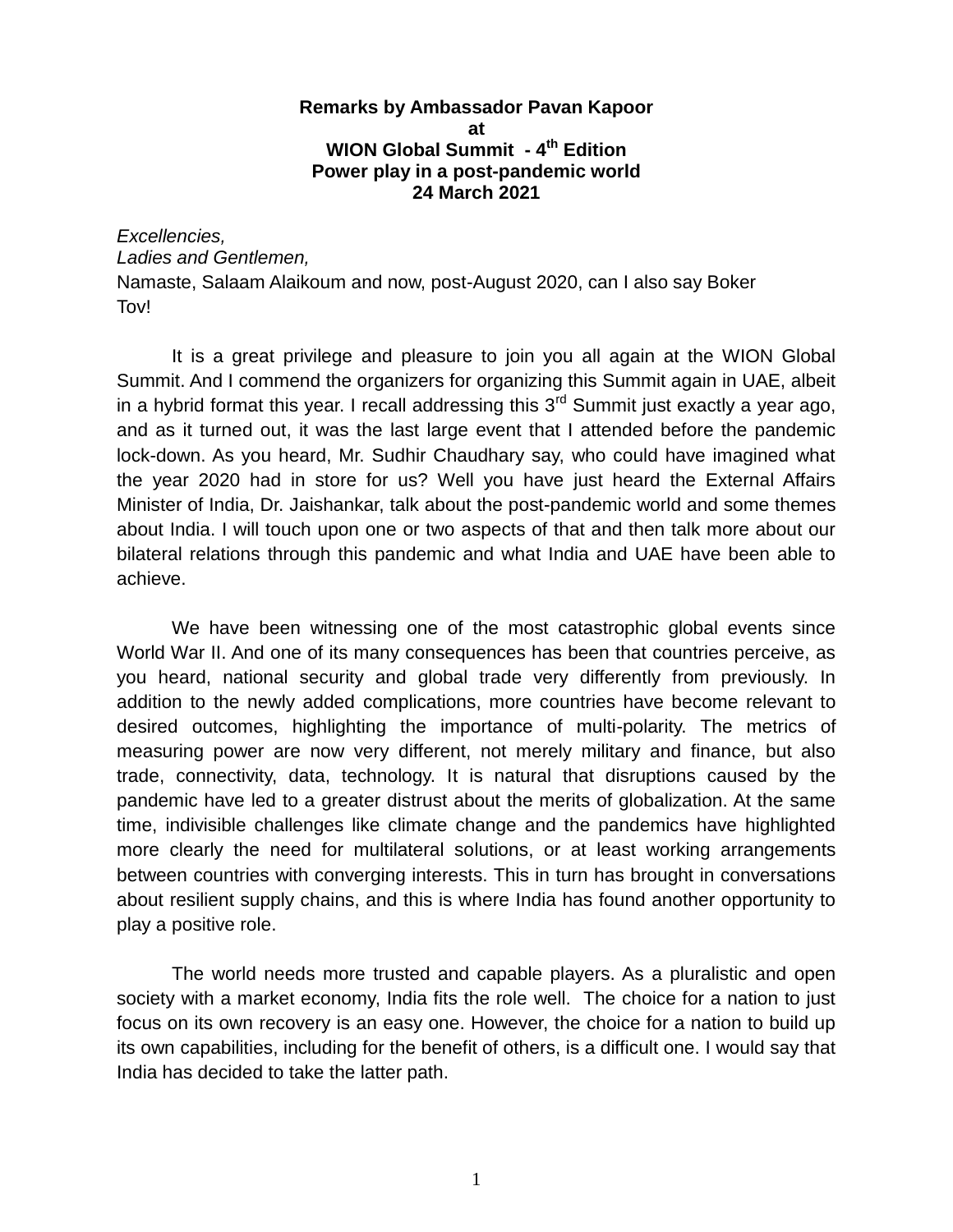The pandemic raised unprecedented challenges that led to difficult decisions. For example, the decision by India to close its air space last March for two and a half months, even for its own citizens, was a very difficult one. And I can say that the kind of problems we had, trying to explain to our people here, who are present in very large numbers; it was a very difficult decision to explain to them. But this gave the Government of India breathing space to control the numbers and create an impressive health infrastructure to deal with the anticipated surge in cases, which proved very helpful subsequently. However, as I said, this led to considerable challenges for Indian Missions overseas, like in the UAE, where we had to answer and support the very large and diverse Indian diaspora.

After weeks of responding to their urgent needs of medical and psychological counselling, and providing food or temporary accommodation to hundreds of our people, we turned to the massive task of repatriation in early May, 2020. You may not be surprised to learn that within three days of our opening registration of repatriation on our website we had 250,000 people registered! The date of May 7 remains etched in my memory as the first flight to mark the Vande Bharat Mission, which you just heard the Minister speak about, took off from Abu Dhabi for Kochi. And in the first three months alone i.e. May, June, and July, we had repatriated over 300,000 Indian nationals from the the UAE to India alone!

The numbers have since crossed over a million and a half but a very large number of people who travelled to India have since also come back, especially after we entered into a bilateral 'Air Bubble Arrangement', which is still on-going and supporting the strong people-to-people exchanges between the two countries. Although it is a far cry from our normal connectivity of air services, we are operating over 300 flights a week between the two countries--the largest of the 27 air bubble arrangements that India has in place at present. This successful effort at repatriation and continuing exchange of people would not have been possible without the strong support of the UAE government and their departments, in particular of Health, Civil Aviation, Interior and of course, their Foreign Ministry. In fact, the India-UAE comprehensive strategic partnership has truly emerged stronger since the start of the COVID pandemic. The constant, high-level, empathetic exchanges between our leadership have ensured this outcome.

Our External Affairs Minister, Dr. Jaishankar, and his counterpart, the UAE Foreign Minister HH Sheikh Abdullah met virtually in August last year for a comprehensive review of bilateral relations. Continuing in the virtual format, we had the high level Task Force on Investments (HLTFI) co-chaired by our Minister for Commerce and Industry, Shri Piyush Goyal and from the UAE Side, HH Sheikh Hamed bin Zayed Al Nahyan, which happened in November 2020, which also gave an impetus to our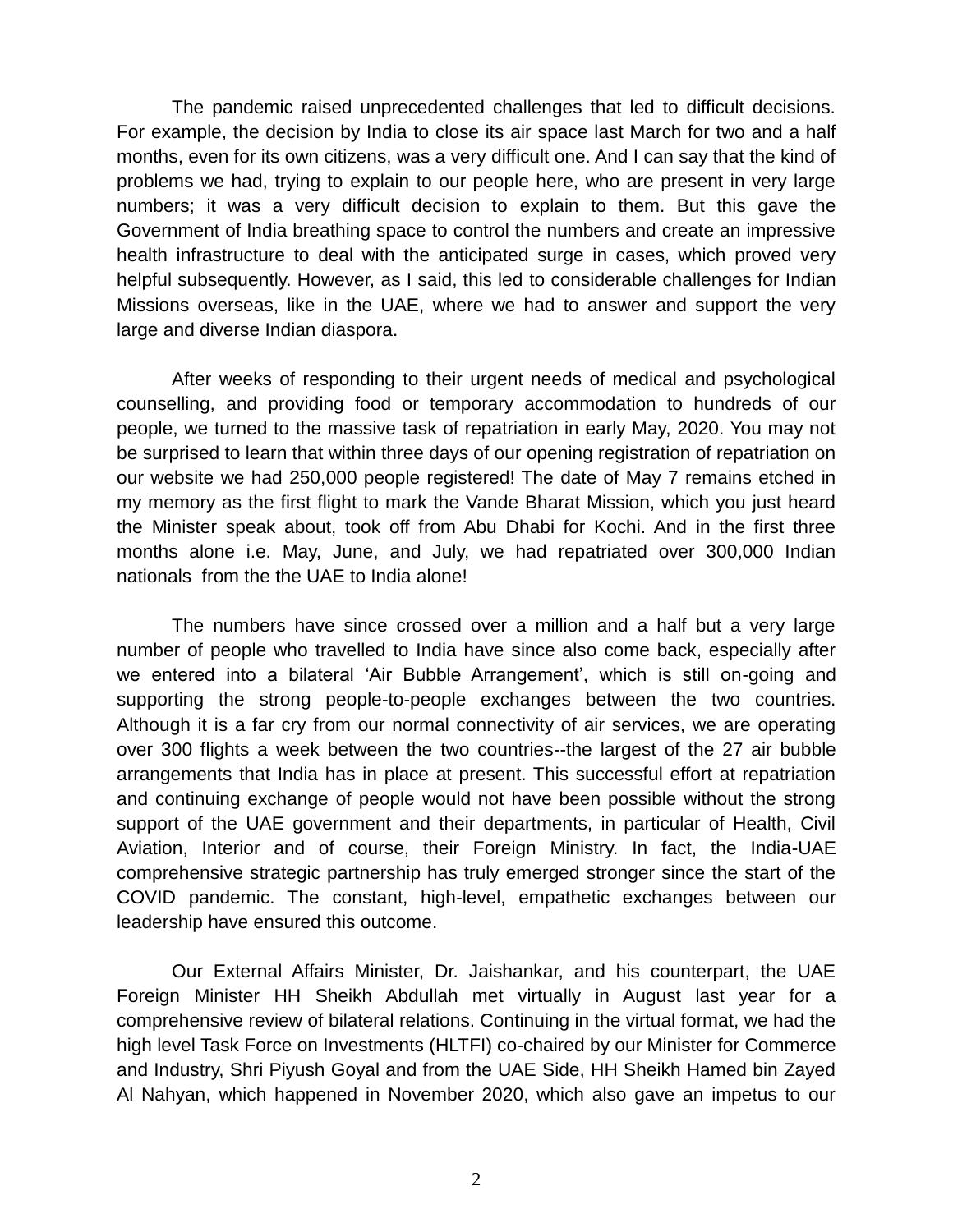trade and investment relations. Our Ministers of Education had again a virtual exchange in December, discussing issues on education focussing on India's New National Education Policy.

We then had Dr. Jaishankar visit the UAE in late November 2020 -his first bilateral visit overseas since the pandemic. During the visit, he met with the Crown Prince of Abu Dhabi, the Ruler of Dubai and of course, his counterpart, the Foreign Minister of UAE. Our Minister of State, Shri Muraleedharan also came to UAE in January 2021, and more recently, we were pleased to have to receive the UAE Foreign Minister HH Sheikh Abdullah in Delhi just last month. The discussions during these visits have focused on pursuing cooperation in new areas in the post-pandemic world, in addition to enhancing existing areas of cooperation.

India and UAE have continued to strengthen defence exchanges during this period. Our Chief of Army Staff, for the first time ever, made a visit. Gen. M.M. Naravane visited the UAE in December, and an Indian military delegation with heads of our defence Public Sector Undertakings attended last month's International Defence Exhibition, IDEX & NAVDEX in Abu Dhabi, which is one of the first large post-pandemic events held in-person in Abu Dhabi. And a delegation from the Indian Air Force is also participating in the ongoing multi-national exercise 'Desert Flag', here in the UAE, as we speak.

So, as you can see, the pandemic has not been a barrier to our determined efforts to strengthen our bilateral cooperation.

In fact, I would like to suggest and highlight that even stronger bilateral cooperation has emerged in the areas of healthcare and food security during this period. And as you heard, our Minister say, these are new concepts being added on to the concept of National Security. Since the onset of the pandemic, we ensured that food supplies to the UAE remained uninterrupted, despite the lockdowns in India. As a natural progression, both sides are now exploring further opportunities in this area. India was pleased to supply adequate quantities of HCQ tablets to the UAE on a priority basis, and also facilitated the arrival of many more nurses and doctors from India to support the healthcare service providers in this country. India was itself grateful to receive medical supplies from UAE in the initial phase of the pandemic. Indian residents in the UAE, especially doctors and frontline health workers also provided their valuable services to UAE authorities, including through effective participation in the UAE vaccination trials. It is a great tribute to the UAE leadership that, starting last December, they have rolled out a free vaccination programme for all its residents, which includes more than 3 million Indians. More recently, as part of India's 'Vaccine Maitri' or vaccine friendship programme, we were pleased to enable the supply of